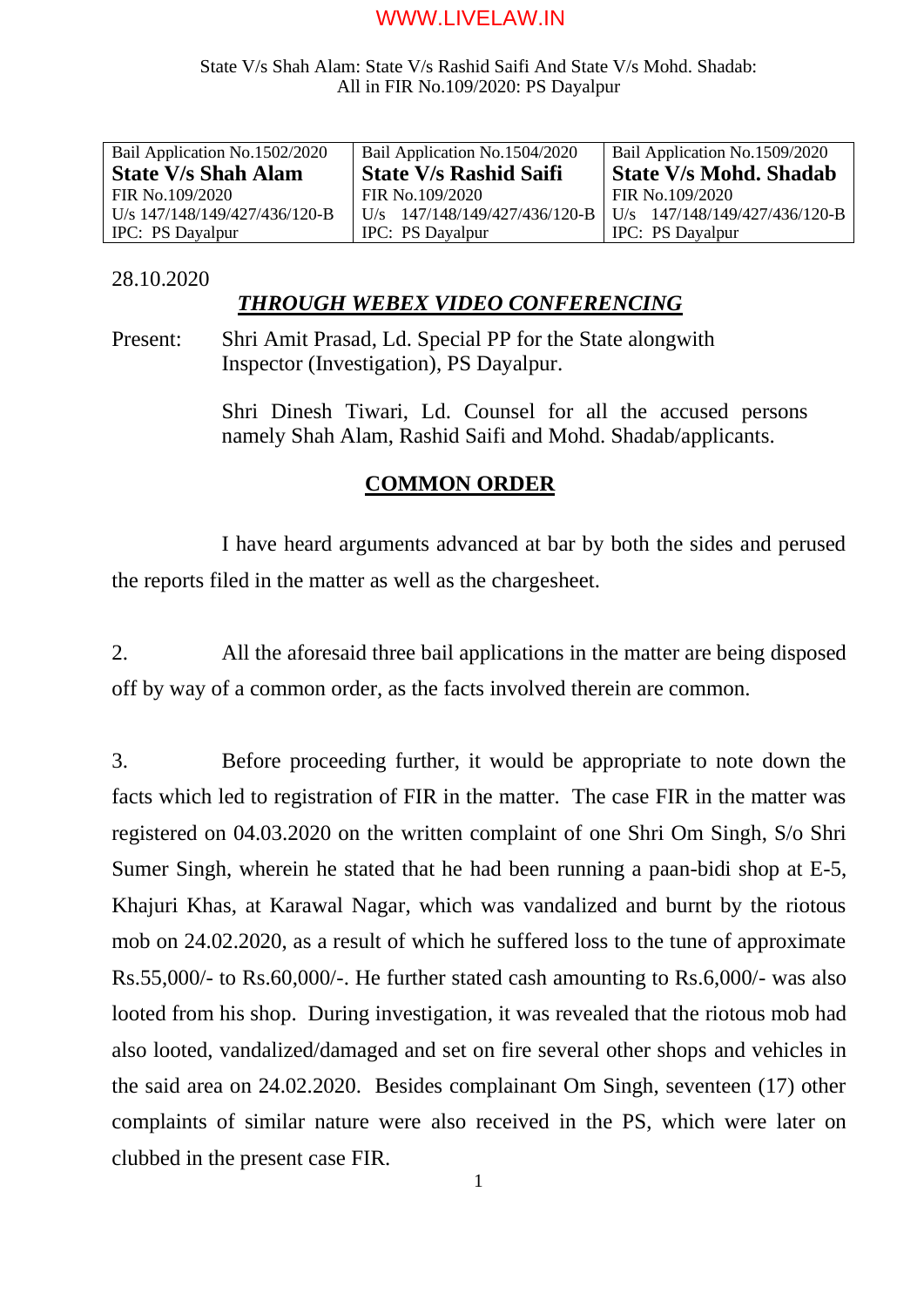State V/s Shah Alam: State V/s Rashid Saifi And State V/s Mohd. Shadab: All in FIR No.109/2020: PS Dayalpur

# *Common Arguments qua all the applicants*

4. The learned counsel has very vehemently argued that all the applicants have been falsely implicated in the matter by the investigating agency, being residents of the same area. All of the them have been in judicial custody since 10.03.2020. It is argued that none of the applicants has been specifically named in the FIR by any of the complainant(s). There is an "*unexplained delay*" of about eight days in registration of FIR as the alleged incident in the matter took place on 24.02.2020; whereas, the case FIR in the matter was registered on 04.03.2020. The investigation in the matter has not been conducted in an impartial and fair manner and persons belonging to a particular community have been falsely roped in by the investigating agency. No recovery of any sort has been effected from any of the applicants. The TIP of the applicants was not got conducted in the matter. No CCTV footage of the alleged incident is available on record which could depict the presence of applicants at the scene of crime on the date of alleged incident. It is further argued that the CDR location of the applicants relied upon by the police is of no help to it because they are residents of the same locality/area. PW, Constable Pawan is a "*planted witness*" and identification of applicants by him is hardly of any consequence as the alleged incident in the matter occurred on 24.02.2020 and as per the story propounded by the prosecution this witness had witnessed the alleged incident; then why he waited till 05.04.2020 (when his statement U/s 161 Cr.P.C was recorded by the IO) to name the applicants, when he had categorically seen and identified the applicants indulging in riots on the date of incident, i.e 24.02.2020. Being a police official, what stopped him from reporting the matter then and there in the PS or to bring the same in the knowledge of higher police officers. This casts a serious doubt on the credibility of this witness. Similarly, question marks have also been raised qua the statements of public witnesses namely Rajbir Singh, Shahbuddin Malik, Pradeep Kumar Verma, Surender Singh, Irshad and Nitin by arguing that their alleged statement(s) under Section 161 Cr.P.C have been recorded by the IO recently after filing of the chargesheet; whereas the alleged incident took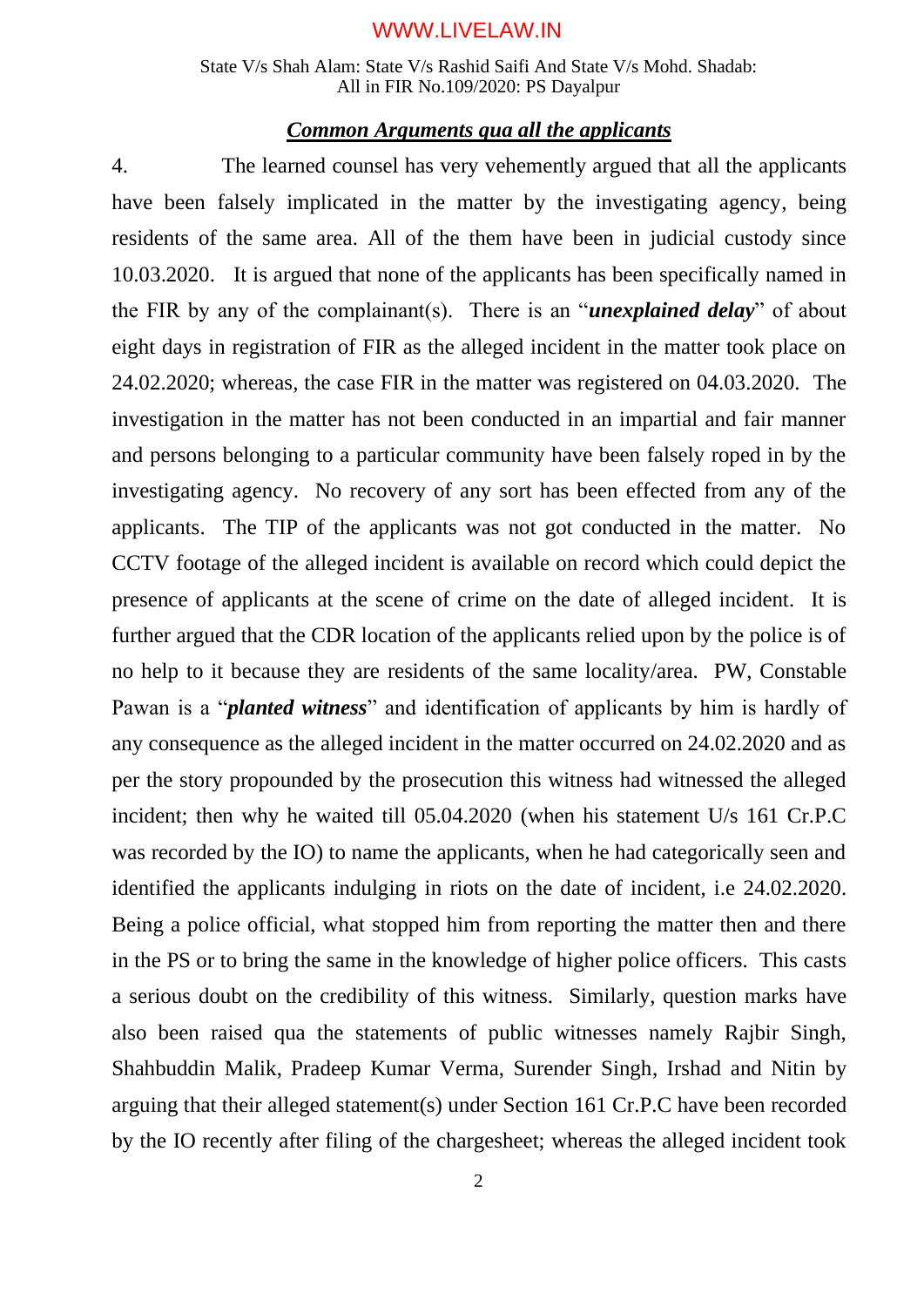### State V/s Shah Alam: State V/s Rashid Saifi And State V/s Mohd. Shadab: All in FIR No.109/2020: PS Dayalpur

place on 24.02.2020; what made the aforesaid alleged eye witnesses to wait for such a long period to narrate the incident to IO does not appeal to senses and the same smacks of malafide intention on the part of investigating agency. He has further argued that "*pre-trial detention has been deprecated by the Courts*" and "*bail is the rule and jail is an exception*." In the end, it is argued that the investigation in the matter is complete; chargesheet has already been filed; the applicants are no more required for custodial interrogation; and no useful purpose would be served by keeping them behind bars in the matter, as trial of the case is likely to take long time. It is claimed that the applicant has clean past antecedents.

5. It is argued that applicant Shah Alam is aged about 29 years; applicant Rashid Saifi is aged about 23 years while applicant Mohd. Shadab is aged about 26 years and all of them are the sole bread earner(s) of their respective families. Applicants Shah Alam and Mohd. Shadab are stated to be married.

6. Per contra, learned Special PP for the State has very vehemently argued that the protests against Citizenship (Amendment) Act (CAA) were going on for last one and half month in the area of PS Dayalpur at Chand Bagh and Brijpuri Puliya alongwith the other area of North East Delhi. On 23.02.2020, protests turned violent and protesters at Chand Bagh spread on Wazirabad Road and Karawal Nagar Road as well, upto Sherpur Chowk and Mahalaxmi Enclave. The communal riots continued till 26.02.2020. During this period, a number of cases of riots have been registered at PS Dayalpur and other police stations of North East District. A heavy damage to government and public property and loss of life was reported and paramilitary forces had to be deployed to control law and order situation in the area.

7. It is submitted that all the applicants are accused in several cases of rioting registered at various police stations of North-East District of Delhi. They were "*active members*" of the "*riotous mob*", which was instigated by principal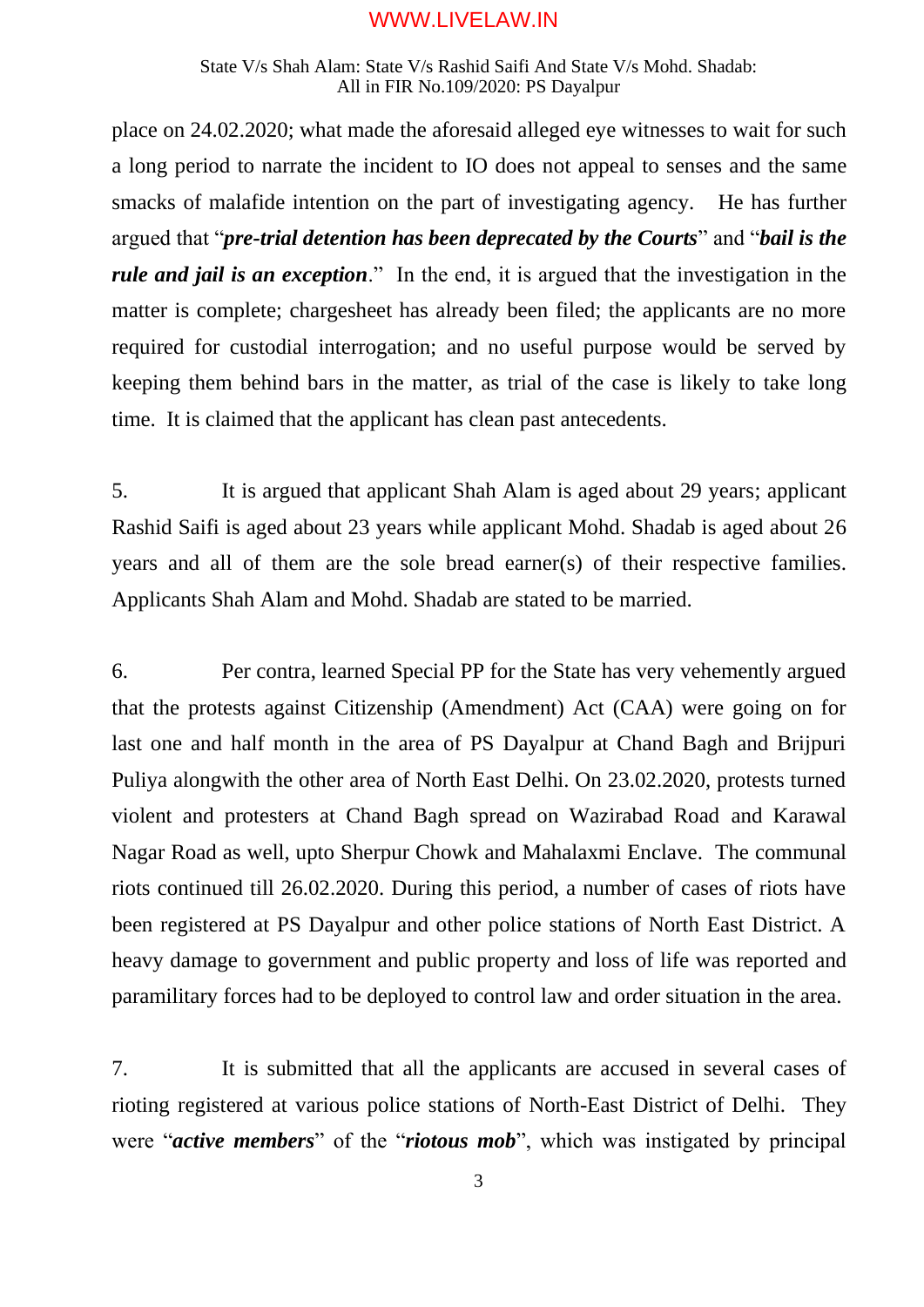#### State V/s Shah Alam: State V/s Rashid Saifi And State V/s Mohd. Shadab: All in FIR No.109/2020: PS Dayalpur

accused Shri Tahir Hussain. They also remained involved in the act of communal violence, rioting, chanting of communal slogans, arsoning, looting and vandalizing the shops at or around the scene of crime. It is further argued that all the aforesaid applicants were initially arrested in case FIR No.101/2020, PS Khajuri Khas. The applicants were formally arrested in the present case on 22.04.2020 at Mandoli Central Jail. All the aforesaid applicants have been categorically identified by Constable Pawan (No.1139/NE), who was present on duty at the scene of crime on the date of incident. It is further argued that during the course of further investigation, statements of independent public witnesses namely Rajbir Singh, Shabuddin Malik, Pradeep Kumar Verma, Surender Singh, Irshad and Nitin were recorded in the matter U/s 161 Cr.P.C, who have categorically named the applicants to be part of the riotous mob on the date of incident. It is further argued that from 23.02.2020 till the first week of March' 2020, the police remained busy in controlling the riots, the number of IOs in the Police Station was meagre and most of the police officers were busy in law and order duty and as such, the FIR upon the complaints of complainants in this case could not be recorded in time. There was curfew like atmosphere at or around the area. In support of his contention, the learned Special PP has relied upon the *decision dated 06.07.2020*, passed by the Hon'ble High Court of Delhi in *Bail Application No.922/2020*, titled as, *"Raiees Khan V/s State of NCT of Delhi"*. Para 11 of the said decision is re-produced hereunder:

#### *xxxxx*

*11. No doubt, there was a delay in registration of the FIR, but it was only because of the circumstances prevalent at that time. On the day of incident, I am told about 18689 PCR calls were received on a single day; 3450 calls were from the Dayalpur area itself and then it took time to register the FIRs; the last FIR being registered on 28.03.2020. Pandemic Covid-19 further delayed the investigation.*

*xxxxx*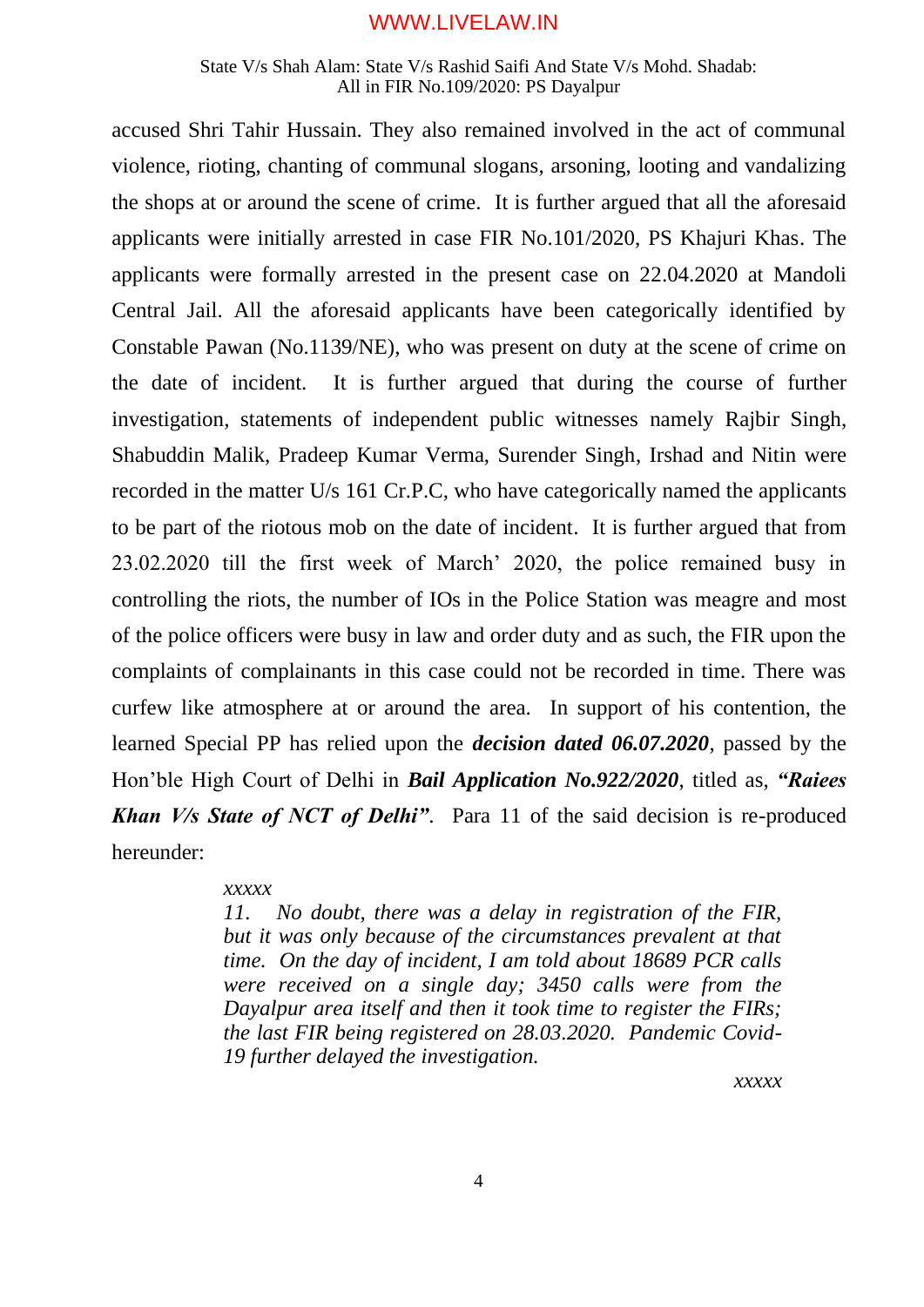State V/s Shah Alam: State V/s Rashid Saifi And State V/s Mohd. Shadab: All in FIR No.109/2020: PS Dayalpur

8. In the end, it is argued that although the chargesheet in the matter has been filed, yet further investigation of the case is still in progress; many persons who were part of the "*riotous mob*" need to be identified and arrested; the "*conspiracy angle*" behind such a large-scale riot needs to be unearthed; and there is every chance that if released on bail, the applicants may threaten the witnesses, who are residents of the same locality and as such, the dismissal of the applications in question have been prayed for.

9. I have given thoughtful consideration to the arguments advanced at bar.

10. The applicants have neither been named in the FIR nor there are any specific allegations against them by any of the complainants. Admittedly, no CCTV footage/viral video capturing the presence of applicants at the scene of crime on the date of incident is available on record. The identification of applicants by Beat Constable Pawan is hardly of any consequence, as this Court is not able to understand as to why said Beat Constable waited till 05.04.2020 (when his statement U/s 161 Cr.P.C was recorded by the IO) to name the applicants, when he had categorically seen and identified the applicants indulging in riots on the date of incident, i.e 24.02.2020. There is gap of about 40 days between the date of incident and recording of statement of Beat Constable Pawan in the matter by the IO and no plausible explanation in this regard has been given by the IO. Being a police official, what stopped Beat Constable Pawan from reporting the matter then and there in the PS or to bring the same in the knowledge of higher police officers. This casts a serious doubt on the credibility of this witness. It is further relevant to note here that the applicants are residents of the same locality/area and as such, it is not surprising that their CDR location is being depicted at or around the scene of crime on the date of incident. Furthermore, even the statements under Section 161 Cr.P.C of public eye witnesses namely Rajbir Singh, Shabuddin Malik, Pradeep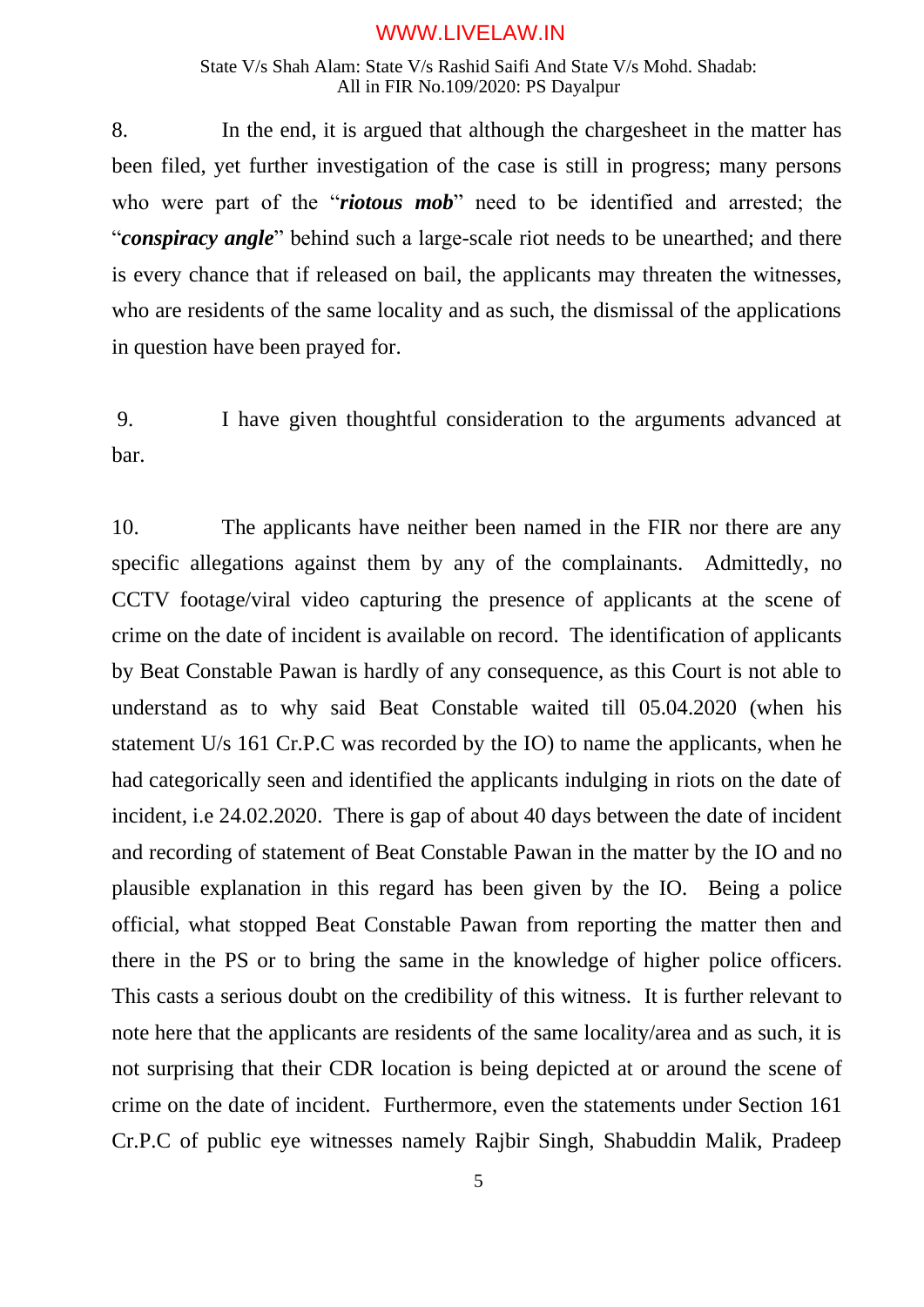#### State V/s Shah Alam: State V/s Rashid Saifi And State V/s Mohd. Shadab: All in FIR No.109/2020: PS Dayalpur

Kumar Verma, Surender Singh, Irshad and Nitin have been recorded by the IO recently much after the filing of chargesheet. Their statements identifying the applicants to be part of riotous mob is also doubtful, as a mute question still stares this Court as to why the aforesaid eye witnesses/public witnesses did not name the applicants on the date of incident itself and what made them to wait for so long. Further, from among the riotous mob consisting of several hundred persons, till date the investigating agency has been merely able to identify and chargesheet the aforesaid three applicants only.

11. The Hon'ble High Court of Delhi vide *order dated 07.10.2020*, passed in *Bail Application No.2696/2020,* titled as*, "Irshad Ahmed V/s State of NCT of Delhi"*, has been pleased to observe in paragraphs No.3 and 4 as under:

### *xxxxx*

*3. It is not in dispute that there is no electronic evidence such as CCTV footage or photos to implicate the petitioner in the present case. As per the statement of Constable Pawan and Constable Ankit (both are eye witnesses and were present at the spot), they had identified the petitioner and other coaccused. However, they have not made any complaint on the date of incident, i.e 25.02.2020, whereas the FIR was lodged on 28.02.2020. Thus, the said witnesses seem to be planted one.*

*4. Chargesheet has already been filed. Trial of the case shall take substantial time. However, without commenting on the merits of the case, this Court is inclined to grant bail to the petitioner.*

#### *xxxxx*

12. Duly bound by the observations made by Hon'ble High Court of Delhi while deciding the bail application of *Irshad Ahmed* (supra) vis-à-vis considering the fact that investigation in the matter is complete and chargesheet has already been filed; trial in the matter is likely to take long time; the applicants cannot be made to incarcerate in jail for infinity merely on account of the fact that other